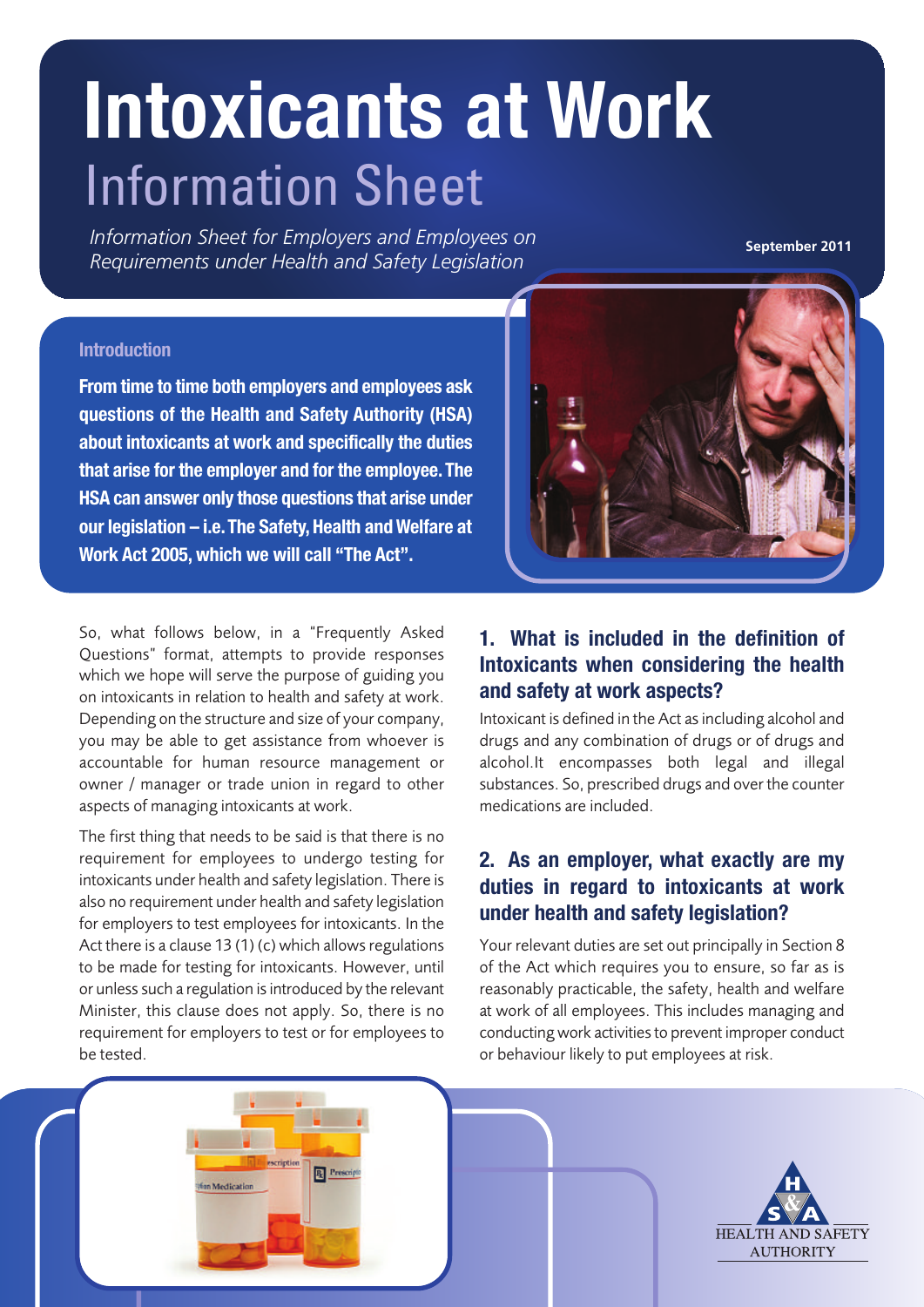**Sections 19 and 20 of the Act require employers to identify hazardsin the workplace; to be in possession of a written assessment of the risk presented by those hazards and to draw up a safety statement. If Intoxicants could be a hazard at work, the safety statement should take account of this.**

# **3. As an employee, what exactly are my obligations under health and safety legislation?**

**Any employee, while at work, must ensure that he or she is not under the influence of an intoxicant where the extent of the intoxication could endanger his or her own safety, health or welfare at work or that of any other person present. Thisis Section 13(1)(b) of the Act.**

**An employee is also required to cooperate with the employer to comply with health and safety law. So, for example, an employee should report to their employer if they are taking medication which might pose a risk to the safety of any person at work.**

**An employee is also required to report to his / her employer regarding certain workplace health and safety issues. These include; any work being carried on in a manner which may endanger the safety, health or welfare at work of themselves or any other person; any defect in the place of work, the system of work or any article or substance which also might endanger themselves or any other person.**

## **4. What advice is there for a company which wants to prevent accidents that might arise as a result of the hazard of intoxicants?**

**Where intoxication at work is identified as a hazard it must be addressed within the company's safety statement.**

# **5. As an employer, am I required to test an employee for the presence of an intoxicant before I take any action to remove them from the work activity on suspicion of intoxication?**

**No. Under the Act there is no requirement for testing of employees so you are not required to have test evidence. The question you must address is whether the employee's behaviour presents a risk of danger to him / herself or others. If it does, then the correct course of action would be to remove the employee from this situation.**

#### **6. As an employee, has my employer the right under health and safety law to send me for testing for intoxicants?**

**No. There is no such requirement under health and safety legislation.**

#### **7. Can an employer include testing in a policy on intoxicants?**

**The Act has no requirement for testing. This is a complex issue. Where testing is a part of company policy or otherwise contracted with employees, it is recommended that it is carried out in accordance with a recognised standard such asthe European Laboratory Guidelines for Legally Defensible Workplace Drug Testing.**

#### **8. Will there be a Code of Practice on testing for intoxicants?**

**No, there is no plan to introduce a Code of Practice or any health and safety legislation on testing for intoxicants.**

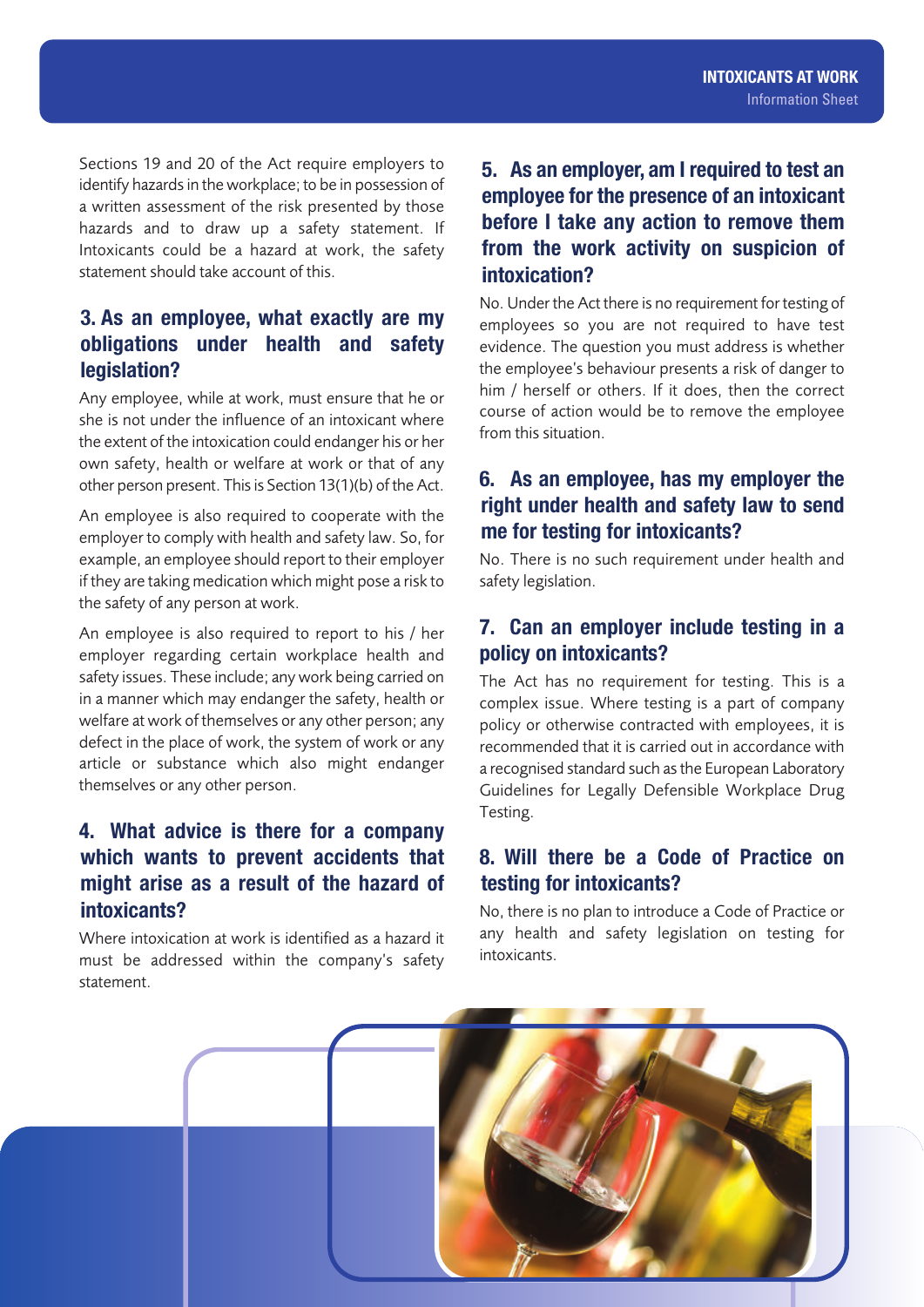# **9. My boss told me that health and safety legislation states that I have to present myself for testing by a doctor if he / she asks for this. Is this so?**

**No. In the Act there is a clause 13 (1) (c) which allows regulations to be made for testing for intoxicants. However, until or unlesssuch a regulation isintroduced by the Minister, this clause does not apply. So, there is no requirement for employers to test or for employees to be tested.**

# **10. In my employment contract or collective agreement it states that I may have to go for testing if requested by my employer. Can I refuse this as it is not part of health and safety legislation?**

**This aspect of your contract of employment is a matter of agreement between you and your employer and is outside of the remit of the HSA.**

# **11. What can I, as an employer, do when a worker who has been ill, presents for work in a drowsy state which is probably as a result of the medication, but which could impact on the safe operation of a machine?**

**Again, from a health and safety perspective, the key question for you is whether there is a risk posed by the worker's intoxication. Clearly you have a reason to believe that this is the case and so you should act to remove him / her from the risk. It may be possible to allocate the worker to other duties for the duration of their medication.**

#### **12. If a worker seems "under the weather" from intoxicant use but is not doing a safety critical job, should I ignore this?**

**From a health and safety perspective, you need to be confident that the employee is not a risk to him / herself or others. If you perceive that there is a risk you should act to remove him or her from the risk.**

# **13. As an employee, if I see a fellow worker clearly intoxicated, can I ask to be removed from the area because of a possible danger to me?**

**The right course of action in this situation is to report this to a manager or other person in charge. There is a requirement for the employer to assess whether there is a danger for other employees and to take action to remove this danger if it exists.**

# **14. Should I, as an employee, report intoxication in any other employee when I observe it?**

**Yes. If you think that the employee, whatever their level in the organisation, may endanger the safety of himself / herself or others, then you should report it right away to a manager or other person in charge.**

# **15. As a company which carries out testing as standard practice, are there any requirements for us to report outcomes to the HSA?**

**No. Your testing policy is outside of the remit of health and safety legislation.**